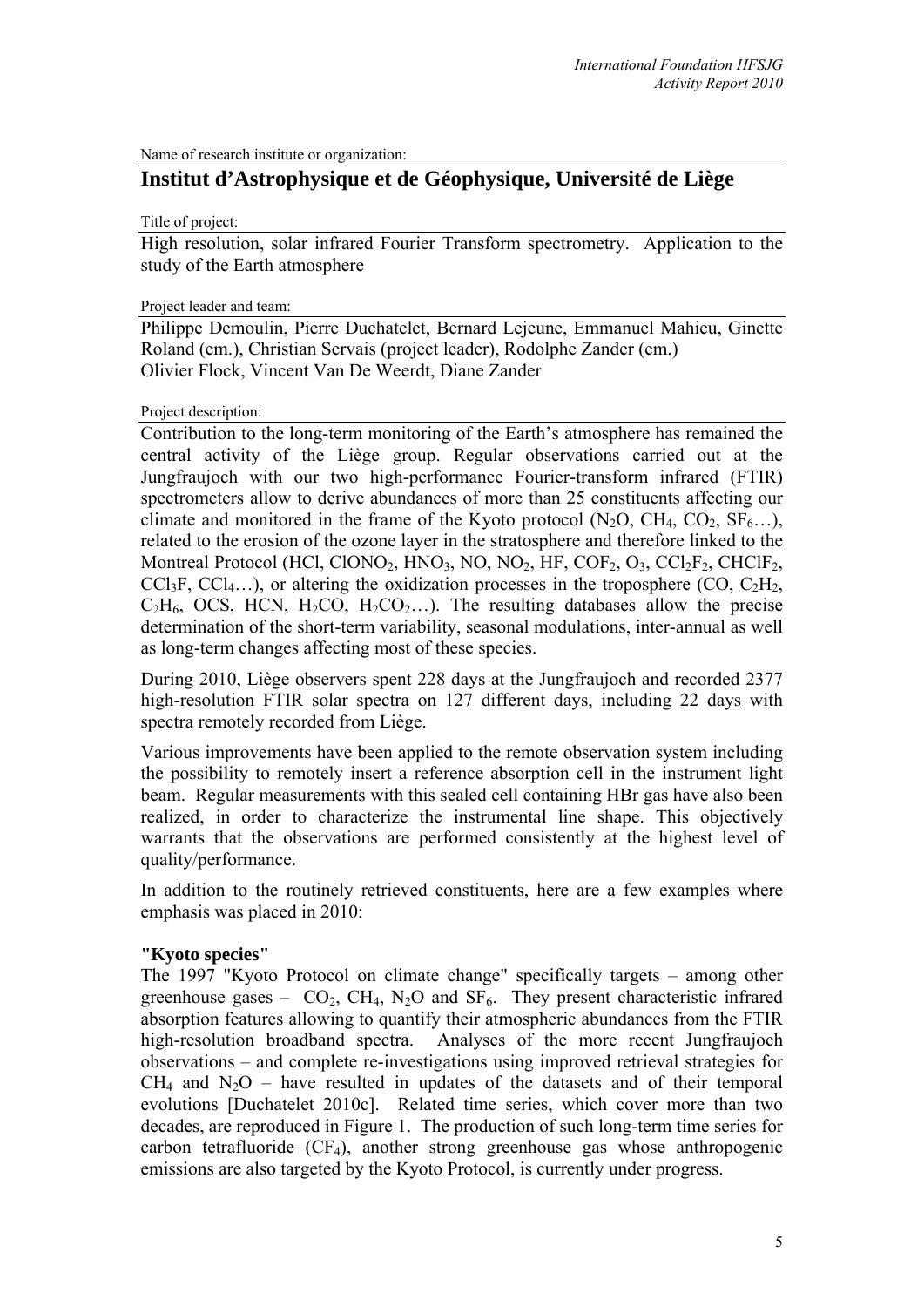The first obvious feature is the regular growth of these gases over the 1985-2008 time period. Even methane, which remained stable from 1999 to 2005, seems to be on the rise again.

Comparisons with abundances derived from pioneering observations performed in 1950-1951 at the same site by M. Migeotte indicate that the total columns of  $CO<sub>2</sub>$ ,  $CH<sub>4</sub>$  and N<sub>2</sub>O have been respectively multiplied by 1.27, 1.41 and 1.19. More specifically, trend determinations reveal a yearly increase of  $0.487 \pm 0.004$  % for CO<sub>2</sub> (reference year: 1984), in excellent agreement with *in situ* surface measurements (e.g. www.cmdl.noaa.gov).



*Figure 1. Long-term evolution of four species targeted by the Kyoto Protocol as derived from ground-based observations conducted at the Jungfraujoch station. Notice the different vertical axis units for each frame.* 

The very long-lived nitrous oxide (120 years) shows a similar behaviour, with an annual linear build up of  $(1.07 \pm 0.03) \times 10^{16}$  molec./cm<sup>2</sup>. This corresponds to an increase of 0.28 ± 0.01 %/year (reference year: 1984), also commensurate with *in situ* trend data.

Rapid growth of the total column abundance of  $SF<sub>6</sub>$  has been confirmed, with an annual load increase of 6.0 %/year (reference year: 2000) in the last years. It is important to limit emissions of this compound to the atmosphere because it combines a very strong absorption of infrared radiation on a per-molecule basis with a very long lifetime of several thousand years. Its global warming potential is indeed extremely high, estimated at 22800 (100-year horizon) by IPCC, 2007.

Extrapolation of the Jungfraujoch data predicts tropospheric  $SF<sub>6</sub>$  concentrations of about 18 pptv in 2050 and about 32 pptv in 2100 (compare this to the 2.0 pptv concentration measured in 1988). These values are significantly lower than those reported in WMO-report 2002 scenarios, justifying further monitoring of this species to determine its effective future evolution and related climatic impact.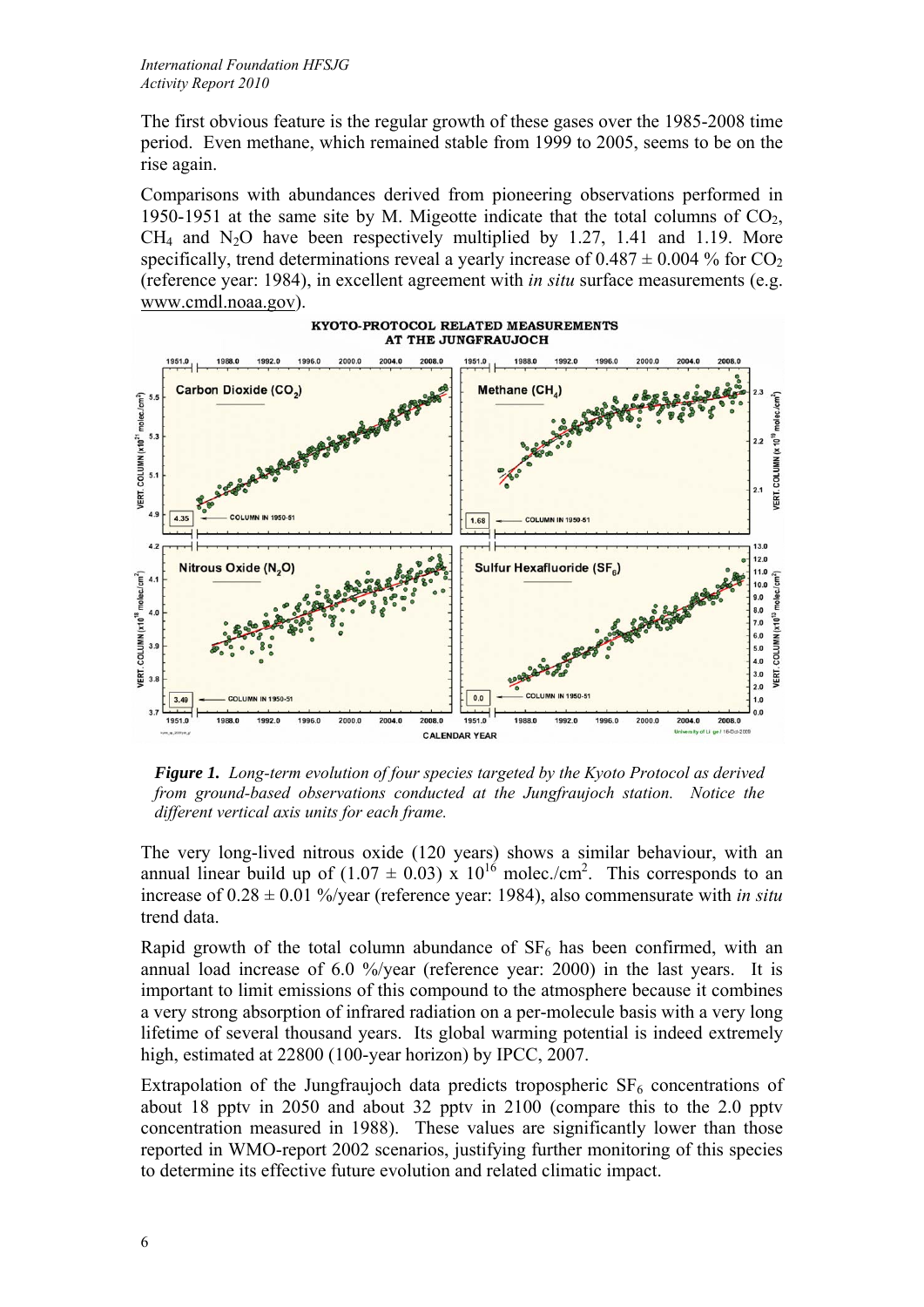Another striking feature of this figure is the stabilization of the  $CH<sub>4</sub>$  loading during recent years. Comparisons with models are ongoing, aiming at the identification of the relative contributions in sources and sinks changes leading to this stabilization. It will be as important to assess the future evolution of methane in the coming years, to see if the current re-increase will continue. The extension of this methane timeseries, using grating spectra recorded at Jungfraujoch between 1976 and 1989, is also currently under progress.

# **Inorganic chlorine and chlorinated source gases**

Within the context of the Montreal Protocol, the monitoring of chlorinated source and reservoir gases has been part of our activities. Time series and trends of CFC-11  $(CCl_3F)$ , CFC-12  $(CCl_2F_2)$ , HCFC-22  $(CHClF_2)$ , CFC-10  $(CCl_4)$ , HCl and ClONO<sub>2</sub> have been updated (Figure 2 and 3 and Table 1) [Mahieu 2010].

 $\text{CCl}_y^*$ , the sum of the four chlorinated source species retrieved from the Jungfraujoch observations, is decreasing slowly, at a rate of -0.19 %/yr (see top part of Table 1). Over the time period under investigation, the largest negative contribution of CFC-11 is balanced by the accumulation of HCFC-22  $(+8.7x10^{13}$  Cl atoms/cm<sup>2</sup> per year) whose partial ban by the Montreal Protocol has only started in 2005.

For the chlorinated reservoir gases HCl and  $CIONO<sub>2</sub>$ , after a build up which lasted until about 1996-1997, at mean rates larger than 3 %/yr, we have then observed a significant decrease in inorganic chlorine. Post-peak trend values are listed in the bottom part of Table 1 and are compared to data derived from time series produced by the 3-D Karlsruhe model KASIMA. This model most often predicts lower rates of decline: possible causes for these discrepancies are currently under investigation.

| Annual changes for chlorinated source gases, over 2001 -2010 |               |                                 |                  |  |
|--------------------------------------------------------------|---------------|---------------------------------|------------------|--|
|                                                              |               | $10^{13}$ atoms/cm <sup>2</sup> | $\frac{0}{0}$    |  |
| $CFC-10$                                                     |               | $-5.97 \pm 0.50$                | $-1.09 \pm 0.09$ |  |
| <b>CFC-11</b>                                                |               | $-7.89 \pm 0.54$                | $-0.83 \pm 0.06$ |  |
| <b>CFC-12</b>                                                |               | $-2.04 \pm 0.61$                | $-0.15 \pm 0.04$ |  |
| HCFC-22                                                      |               | $+8.70 \pm 0.15$                | $+4.22 \pm 0.07$ |  |
| $CCl_{v}$                                                    |               | $-6.02 \pm 1.67$                | $-0.19 \pm 0.05$ |  |
| Annual changes for inorganic chlorine, over 1996 -2009       |               |                                 |                  |  |
| <b>HCl</b>                                                   | <b>FTIR</b>   | $-3.59 \pm 0.42$                | $-0.87 \pm 0.10$ |  |
|                                                              | <b>KASIMA</b> | $-0.96 \pm 0.35$                | $-0.29 \pm 0.11$ |  |
| CIONO <sub>2</sub>                                           | <b>FTIR</b>   | $-0.91 \pm 0.27$                | $-0.90 \pm 0.27$ |  |
|                                                              | <b>KASIMA</b> | $-0.55 \pm 0.16$                | $-0.72 \pm 0.21$ |  |
| $Cl_{v}$                                                     | <b>FTIR</b>   | $-4.80 \pm 0.72$                | $-0.93 \pm 0.14$ |  |
|                                                              | <b>KASIMA</b> | $-1.67 \pm 0.60$                | $-0.41 \pm 0.15$ |  |

*Table 1. Trend values derived from the Jungfraujoch daily mean time series, in terms of annual total column (Cl atoms/cm<sup>2</sup> ) or percent change. The time periods considered are 2001-2010 for the source gases and 1996- 2009 for the reservoirs. Trend values derived from KASIMA runs (1996- 2008) for the reservoir species are also provided. To avoid the impact of sampling, only model data coincident with measurements are included in the trend evaluations. Annual percent changes are computed using 2001 and 1996 total columns as reference, respectively for the chlorinated source gases and for the Cl reservoir species.*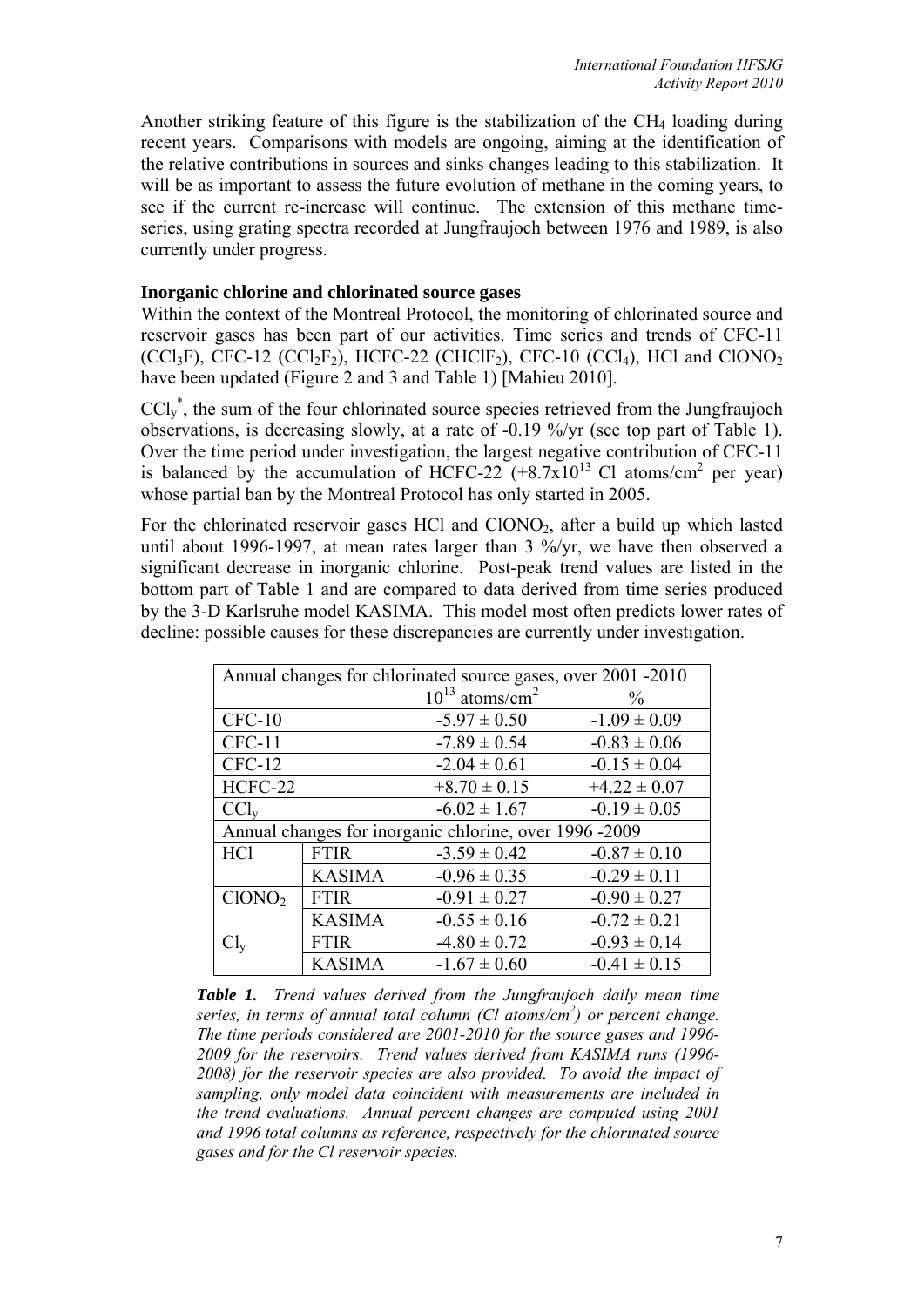

*Figure 2. Temporal evolution of the long-lived chlorinated source gases retrieved from the Jungfraujoch FTIR spectra, weighted by the number of Cl atoms in each species (notice the vertical scale break). Data points correspond to daily means normalized to 654 hPa. The upper data set is the sum of the individual contributions, for days with simultaneous measurements available. It is noted*  $CCl<sub>y</sub><sup>*</sup>$  *since it does not represent the total organic chlorine in the atmosphere, with two significant contributors missing (CH<sub>3</sub>Cl) and CFC-113). Altogether, the four species retrieved from Jungfraujoch observations correspond to ~72 % of the total CCly budget for the year 2004. The seasonal signals seen in most time series essentially result from the tropopause height changes throughout the year.* 



*Figure 3. Jungfraujoch time series of monthly mean total columns of HCl (red circles), ClONO2 (green triangles) and their summation Cly \* (blue triangles) which is a good proxy of the total inorganic chlorine Cly, since these two reservoir gases represent ~92 % of Cly at mid-latitude, in absence of chlorine activation. Error bars correspond to the standard deviations around the monthly means. Only June to November months are reproduced here since they are less affected by variability resulting from meridional transport and subsidence events occurring essentially during winter-springtime. Continuous thick curves*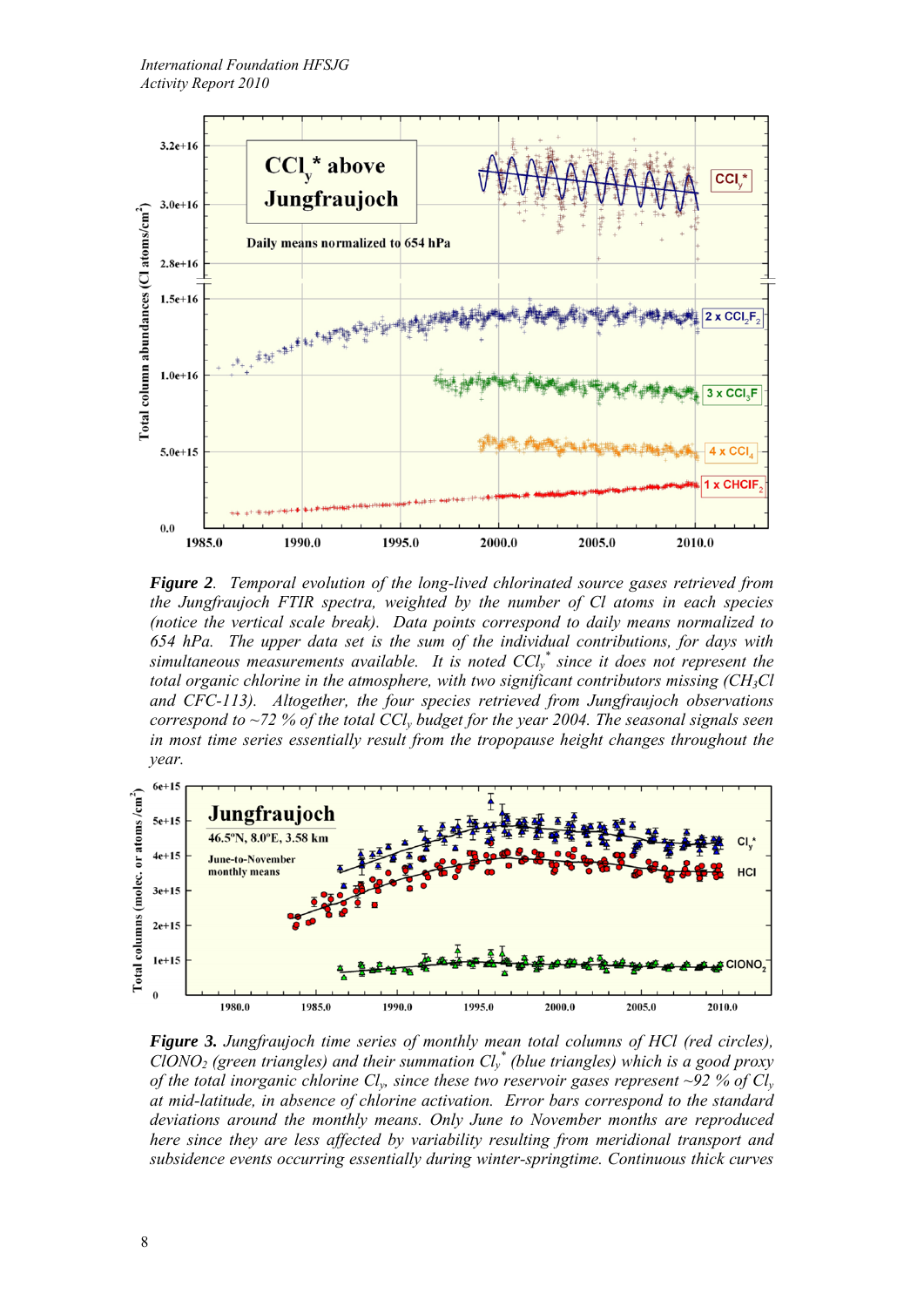*correspond to non-parametric least square fits to the monthly means and help appraising the temporal evolution of the loadings of inorganic chlorine above Jungfraujoch.* 

#### **Hydrogen fluoride HF**

FTIR solar spectra recorded between March 1984 and December 2009 at the Jungfraujoch have been reanalyzed to derive time series of hydrogen fluoride (HF) total columns. The spectra have been inverted with the PROFFIT9.5 algorithm, using the optimal estimation method. Intercomparison of HF total columns retrieved with PROFFIT and SFIT2 – the other reference algorithm in the FTIR community – has been performed. The effect of a Galatry lineshape model on HF retrieved total columns and vertical profiles, on the residuals of the fits and on the error budget has also been quantified [Duchatelet 2010a, 2010b]. Information content analysis indicates that in addition to HF total vertical abundance, three independent stratospheric HF partial columns can be derived from the Bruker spectra (approximately from 10 to 17 km, from 17 to 25 km and from 25 to 40 km). A complete error budget has been established and indicates that the main source of systematic error is linked to HF spectroscopy and that the random error affecting the HF total columns does not exceed 2.5 %. Ground based middle and upper stratospheric HF amounts have been compared to satellite data collected by the HALOE or ACE-FTS instruments (Fig. 4).



*Figure 4. Low-middle stratospheric (MS, approximately from 17 to 25 km) (bottom) and middle-upper stratospheric (US, approximately from 25 to 40 km) (top) HF partial columns as observed at the Jungfraujoch by FTIR technique (yellow dots) and by space occultations (HALOE: pink crosses; ACE-FTS: blue crosses). All data points correspond to daily mean values for coincident measurement days between ground- and space-based observations. Green crosses reproduce initial guess values adopted during FTIR retrievals with the PROFFIT code. FTIR-HALOE relative difference values*  amount to 21.7  $\pm$  28.9 % and 4.0  $\pm$  17.4 % for MS and US regions, respectively, *whereas corresponding FTIR-ACE-FTS values are -17.5 ± 11.2 % and*  $-12.0$  *± 11.8 %. For a complete discussion about these results, see [Duchatelet 2010a].*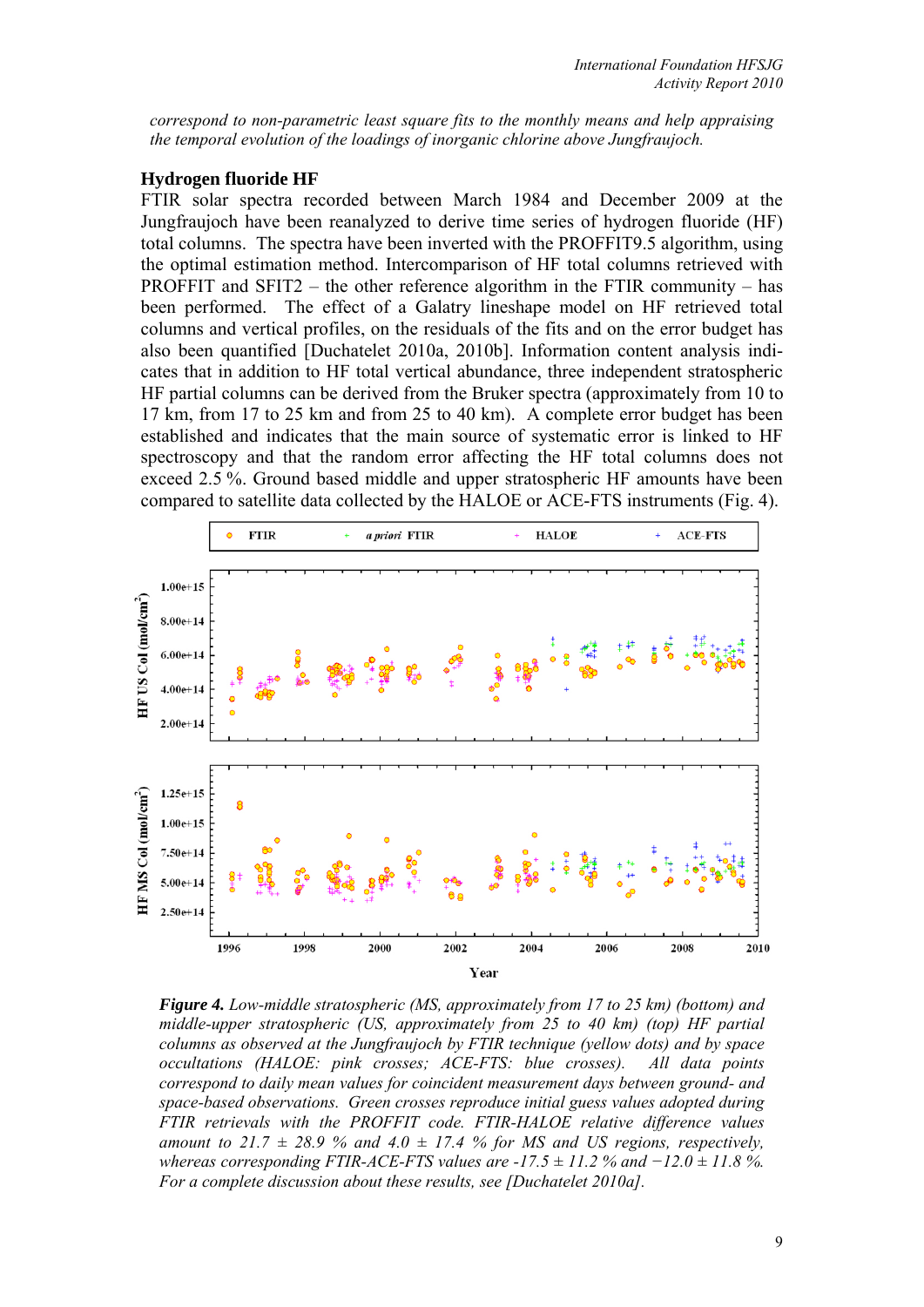Comparisons of measured FTIR HF total and partial columns with data produced by two three-dimensional numerical models (SLIMCAT and KASIMA) have also been performed. Finally, FTIR and model HF total and partial columns time series have been analyzed to derive the main characteristics of their seasonal cycles. These results have been published in [Duchatelet 2010a].

# **Formic acid H<sub>2</sub>CO<sub>2</sub>**

Total vertical column abundances of formic acid above the Jungfraujoch station have been derived for the September 1985 - September 2007 time period. The investigation is based on the spectrometric fitting of five spectral intervals, one encompassing the  $H_2CO_2$   $v_6$  band Q-branch at 1105 cm<sup>-1</sup>, and four additional ones allowing to account for major temperature-sensitive or timely changing interferences by other atmospheric gases, in particular HDO,  $O_3$ ,  $\text{CCl}_2\text{F}_2$  and  $\text{CHClF}_2$ . The *a priori*  $\text{H}_2\text{CO}_2$ vertical profile used in the retrievals presents a slope which is consistent with the very short lifetime (from a few hours to a few days) of this reactive species and commensurate with numerical values deduced from earlier studies for northern midlatitudes.



*Figure 5. Monthly mean column abundances and associated standard deviation bars, displayed on a one-year time base, with 5 obvious monthly mean outliers identified by triangular symbols. The thick curve corresponds to a running mean fit to the black filled symbols only, with a 15-day step and a 2-month wide integration time. The shaded area visualizes the 1-σ standard deviation associated to the running mean curve and reflects primarily the observed inter-annual variability of H<sub>2</sub>CO<sub>2</sub>. The right side scale allows converting an observed total H<sub>2</sub>CO<sub>2</sub> column abundance read off of the left side scale into a mean VMR concentration (expressed in parts per trillion by volume, i.e., pptv) over the 3.58 to 10.6 km altitude range.*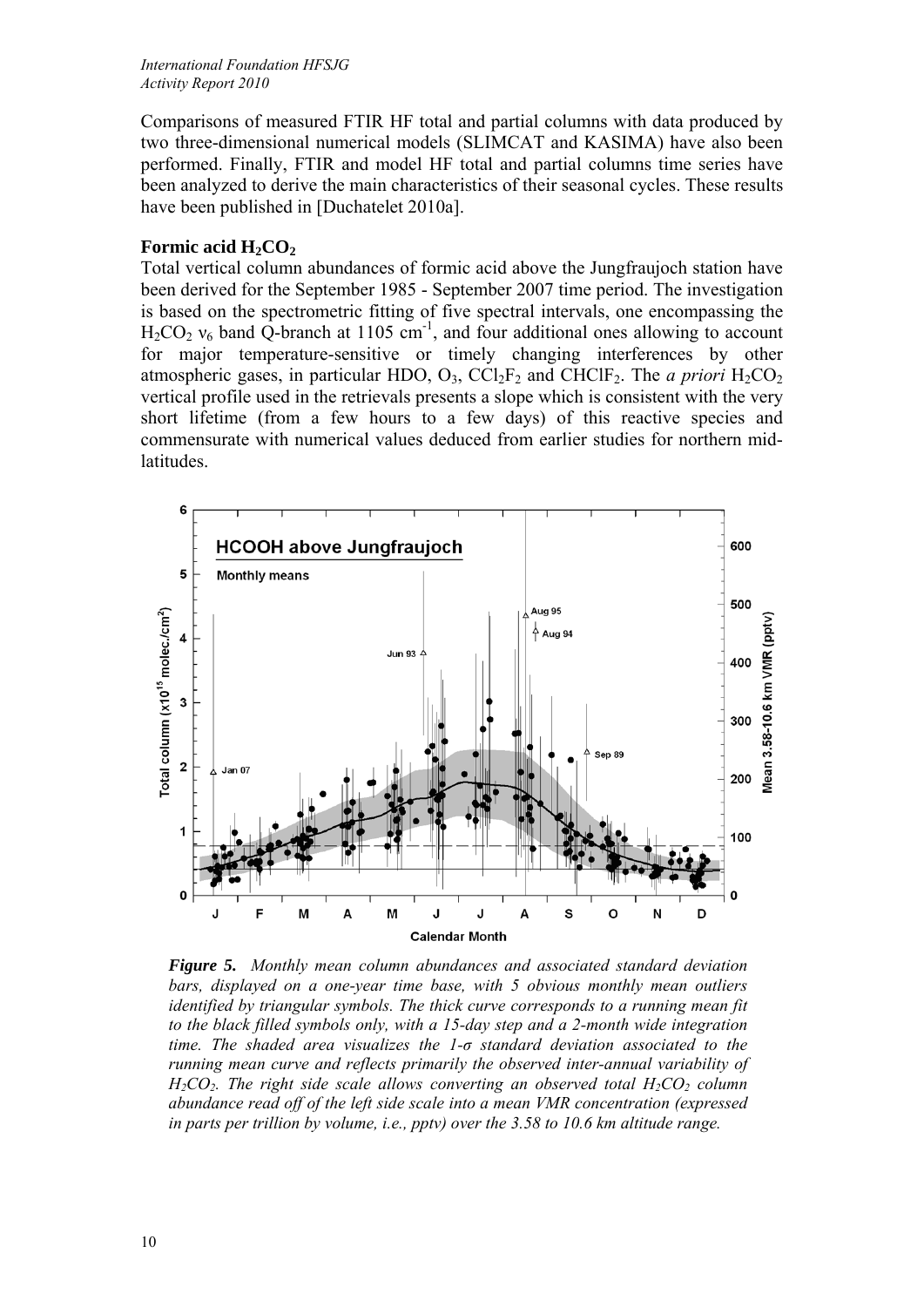A major improvement in the absolute determination of the atmospheric  $H_2CO_2$ columns has resulted from the adoption of new spectral line intensities for the  $v_6$  band of trans-formic acid, resulting in retrieved free tropospheric loadings being about a factor of two smaller than those derived with previous spectroscopic parameters.

The main other results derived from this formic acid database indicate that the free tropospheric burden of  $H_2CO_2$  above the Jungfraujoch undergoes important shortterm daytime variability, seasonal and inter-annual modulations. For example, Figure 5 reveals an overall seasonal variation, with a broad summer maximum peaking in July and a November-December-January minimum. This result constitutes an important finding, establishing, for the first time, the existence of a seasonal variation of the free tropospheric loading of  $H_2CO_2$  above a continental site at northern mid-latitudes. These findings have been published in [Zander 2010].

Key words:

Earth atmosphere, climate change, greenhouse gases, ozone layer, long-term monitoring, infrared spectroscopy

Internet data bases:

ftp://ftp.cpc.ncep.noaa.gov/ndacc/station/jungfrau/, http://www.nilu.no/nadir/

Collaborating partners/networks:

Main collaborations: IASB (Institut d'Aéronomie Spatiale de Belgique) / NDACC (Network for the Detection of Atmospheric Composition Change, previously NDSC; http://www.ndacc.org/) / GAW-CH / partners of the EC-project HYMN (http://www.knmi.nl/ samenw/hymn/) and GEOmon (http://geomon.ipsl.jussieu.fr/) / NASA Langley Research Center / ACE-FTS science team / NASA JPL / University of Oslo / EMPA / University of Leeds / IMK (Forschungszentrum Karlsruhe) / satellite experiments: IASI, AURA, OMI, ACE-FTS, ENVISAT / ...

Scientific publications and public outreach 2010:

The complete list of GIRPAS publications can be found at http://girpas.astro.ulg.ac.be/girpas/publi03e.htm and http://girpas.astro.ulg.ac.be/girpas/Communic.htm.

## **Refereed journal articles and their internet access**

de Laat, A. T. J., A.M.S. Gloudemans, H. Schrijver, I. Aben, Y. Nagahama, K. Suzuki, E. Mahieu, N.B. Jones, C. Paton-Walsh, N.M. Deutscher, D.W.T. Griffith, M. De Mazière, R.L. Mittermeier, H. Fast, J. Notholt, M. Palm, T. Hawat, T Blumenstock, F. Hase, M. Schneider, C. Rinsland, A.V. Dzhola, E.I. Grechko, A.M. Poberovskii, M.V. Makarova, J. Mellqvist, A. Strandberg, R. Sussmann, T. Borsdorff, and M. Rettinger: Validation of five years (2003–2007) of SCIAMACHY CO total column measurements using ground-based spectrometer observations, Atmos. Meas. Tech., **3**, 1457-1471, doi:10.5194/amt-3-1457-2010, 2010. http://www.atmos-meas-tech.net/3/1457/2010/amt-3-1457-2010.pdf

Duchatelet P., P. Demoulin, F. Hase, R. Ruhnke, W. Feng, M. P. Chipperfield, P. F. Bernath, C. D. Boone, K. A. Walker, E. Mahieu, Hydrogen fluoride total and partial column time series above the Jungfraujoch from long-term FTIR measurements: Impact of the line-shape model, characterization of the error budget and seasonal cycle, and comparison with satellite and model data, J. Geophys. Res., **115**, D22306, doi10.1029/2010JD014677, 2010a.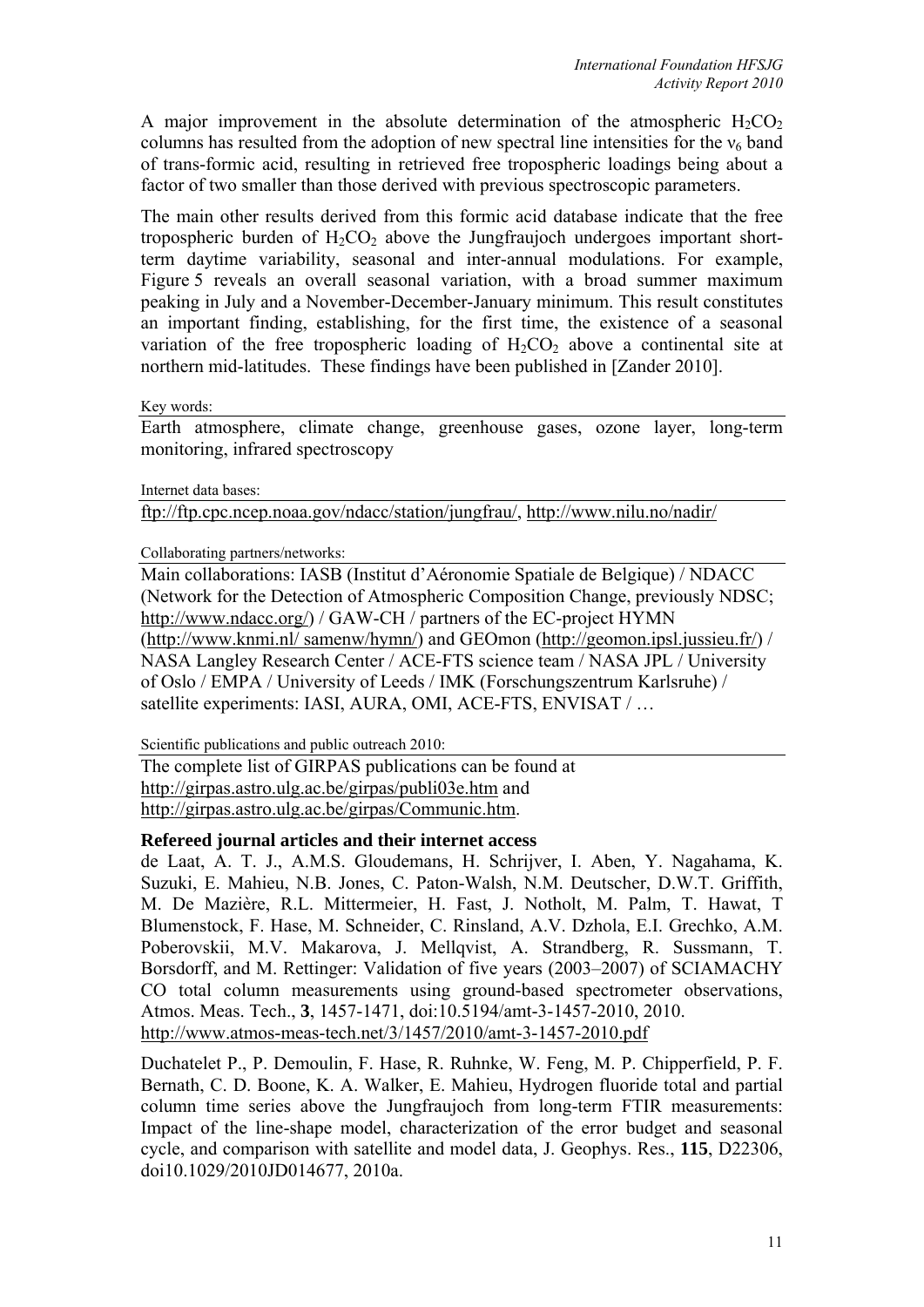*International Foundation HFSJG Activity Report 2010*

# http://www.agu.org/pubs/crossref/2010/2010JD014677.shtml

Zander, R., P. Duchatelet, E. Mahieu, P. Demoulin, G. Roland, C. Servais, J. Vander Auwera, A. Perrin, C.P. Rinsland, and P. Crutzen, Formic acid above the Jungfraujoch during 1985-2007: observed variability, seasonality, but no long-term background evolution, Atmos. Chem. Phys., **10**, 10047-10065, doi:10.5194/acp-10- 10047-2010, 2010.

http://www.atmos-chem-phys.net/10/10047/2010/acp-10-10047-2010.pdf

# **Conference papers**

Dils, B., M. De Mazière, C. Vigouroux, F. Forster, R. Sussmann, T. Borsdorff, P. Bousquet, T. Blumenstock, M. Buchwitz, S. Dalsoren, P. Demoulin, P. Duchatelet, C. Frankenberg, J. Hannigan, F. Hase, I. Isaksen, N. Jones, J.Klyft, I. Kramer, E. Mahieu, J. Mellqvist, L. Neef, J. Notholt, K. Petersen, I. Pison, O. Schneising, A. Strandberg, K. Strong, S. Szopa, J. Taylor, P. van Velthoven, M. van Weele, and S. Wood, A comparison of Methane data products from Chemistry Transport Models, SCIAMACHY and a network of FTIR stations, oral presentation at the "EGU 2010 General Assembly", 2-7 May 2010, Vienna, Austria, 2010.

http://girpas.astro.ulg.ac.be/girpas/C2010/EGU2010-4593.pdf

Duchatelet, P., P. Demoulin, F. Hase, E. Mahieu, P.F. Bernath, C.D. Boone, and K.A. Walker, Updating hydrogen fluoride (HF) FTIR time series above the Jungfraujoch: comparison of two retrieval algorithms and impact of line shape models, poster presented at the "EGU 2010 General Assembly", 2-7 May 2010, Vienna, Austria, 2010b.

http://girpas.astro.ulg.ac.be/girpas/C2010/EGU2010-1354-2.pdf http://girpas.astro.ulg.ac.be/girpas/C2010/Poster\_EGU\_2010\_HF.pdf

Duchatelet, P., E. Mahieu, R. Zander, and R. Sussmann, Trends of  $CO<sub>2</sub>$ , CH<sub>4</sub> and N<sub>2</sub>O over 1985-2010 from high-resolution FTIR solar observations at the Jungfraujoch station, poster presented at the "EGU 2010 General Assembly", 2-7 May 2010, Vienna, Austria, 2010c.

http://girpas.astro.ulg.ac.be/girpas/C2010/EGU2010-15418-2.pdf http://girpas.astro.ulg.ac.be/girpas/C2010/Poster\_EGU\_2010\_GHG.pdf

Kerzenmacher, T., B. Dils, N. Kumps, A. C. Vandaele, T. Blumenstock, C. Clerbaux, P.-F. Coheur, P. Demoulin, P, Duchatelet, M, George, F, Hase, N. Jones, E. Mahieu, J. Notholt, K. Petersen, A. Razavi, T. Ridder, M. Schneider, C. Senten, G. Vanhaelewyn, C. Vigouroux, C. Wespes, and M. De Mazière, Validation of HNO<sub>3</sub>, CO and CH4 column data from IASI using ground-based FTIR data, oral presentation at the second IASI international conference, 25-29 January 2010, Sévrier, France, 2010.

http://girpas.astro.ulg.ac.be/girpas/C2010/abstract\_IASI2010.txt

Lejeune, B., E. Mahieu, C. Servais, P. Duchatelet, and P. Demoulin, Optimized approach to retrieve information on the tropospheric and stratospheric carbonyl sulfide (OCS) vertical distributions above Jungfraujoch from high-resolution FTIR solar spectra, poster presented at the "EGU 2010 General Assembly", 2-7 May 2010, Vienna, Austria, 2010.

http://girpas.astro.ulg.ac.be/girpas/C2010/EGU2010-3513.pdf http://girpas.astro.ulg.ac.be/girpas/C2010/EGU2010\_OCS\_BL.pdf

Mahieu, E., C. P. Rinsland, T. Gardiner, R. Zander, P. Demoulin, M.P. Chipperfield, R. Ruhnke, L.S. Chiou, M. De Mazière, P. Duchatelet, B. Lejeune, G. Roland, and C.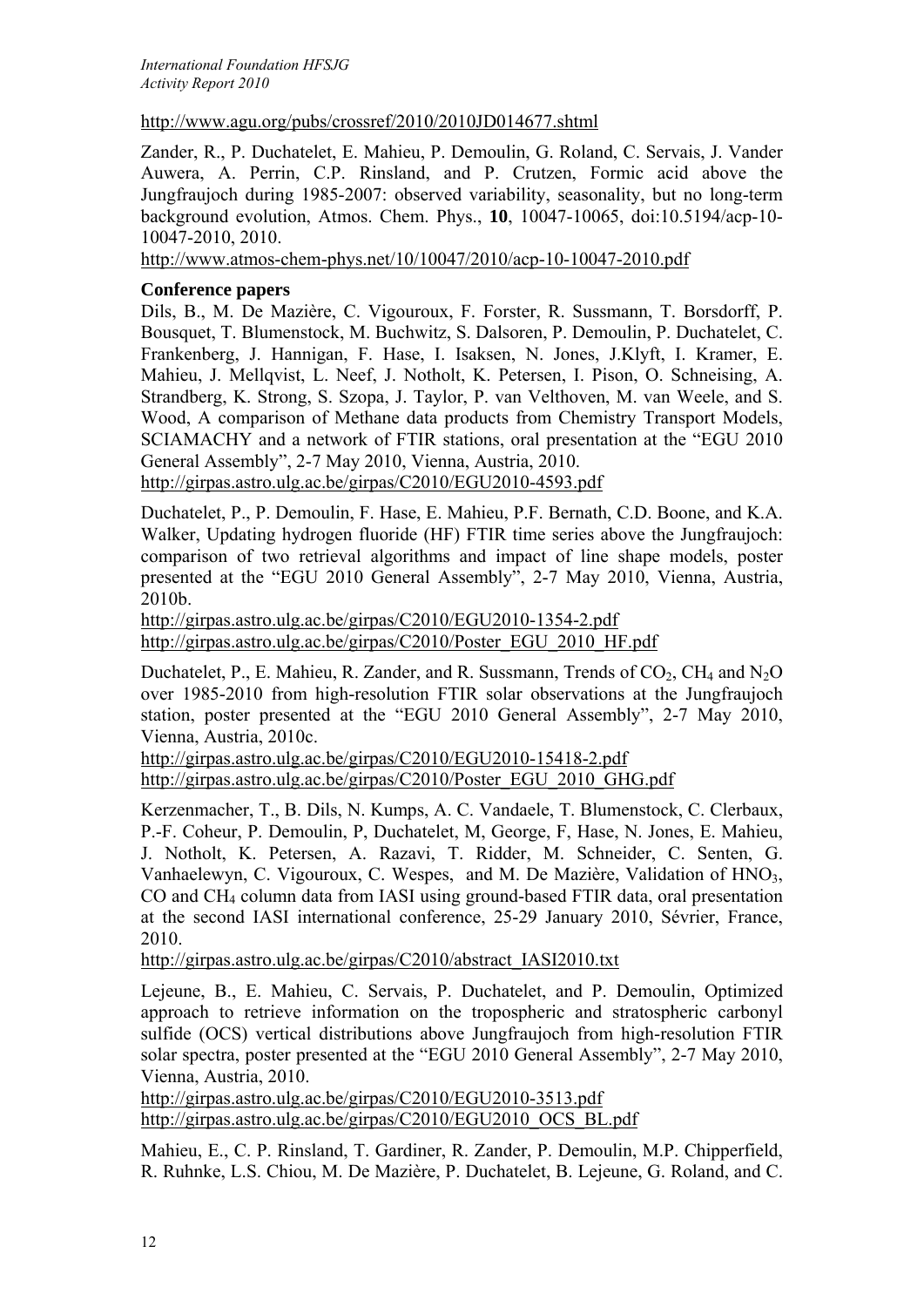Servais, Recent trends of inorganic and halogenated source gases above the Jungfraujoch and Kitt Peak stations derived from high-resolution FTIR solar observations, poster presented at the "EGU 2010 General Assembly", 2-7 May 2010, Vienna, Austria, 2010.

http://girpas.astro.ulg.ac.be/girpas/C2010/EGU2010-2420-3.pdf http://girpas.astro.ulg.ac.be/girpas/C2010/EGU2010\_Cly\_CCly\_FINAL.pdf

Rinsland, C.P., E. Mahieu, P. Demoulin, L.S. Chiou, R. Zander and J.-M. Hartmann, Long-term trend of carbon tetrachloride  $(CCl<sub>4</sub>)$  from ground-based high-resolution infrared solar spectra recorded at the Jungfraujoch, oral presentation at the "EGU 2010 General Assembly", 2-7 May 2010, Vienna, Austria, 2010. http://girpas.astro.ulg.ac.be/girpas/C2010/EGU2010-1819-3.pdf

Ruhnke, R., M.P. Chipperfield, M. De Mazière, J. Notholt, S. Barthlott, R.L. Batchelor, R.D. Blatherwick, Th. Blumenstock, M.T. Coffey, P. Duchatelet, H. Fast, W. Feng, A. Goldman, D.W.T. Griffith, K. Hamann, J.W. Hannigan, F. Hase, N.B. Jones, A. Kagawa, Y. Kasai, O. Kirner, R. Kohlhepp, W. Kouker, I. Kramer, R. Lindenmaier, E. Mahieu, R.L. Mittermeier, B. Monge-Sanz, I. Murata, H. Nakajima, I. Morino, M. Palm, C. Paton-Walsh, Th. Reddmann, M. Rettinger, C.P. Rinsland, M. Schneider, C. Senten, B.-M. Sinnhuber, D. Smale, K. Strong, R. Sussmann, J.R. Taylor, G. Vanhaelewyn, T. Warneke, C. Whaley, M. Wiehle, and S.W. Wood, Observed and simulated time evolution of HCl, ClONO2, and HF total columns, oral presentation at the "EGU 2010 General Assembly", 2-7 May 2010, Vienna, Austria, 2010.

http://meetingorganizer.copernicus.org/EGU2010/EGU2010-8100.pdf

Sussmann, R., T. Borsdorff, M. Rettinger, C. Camy-Peyret, P. Demoulin, P. Duchatelet, E. Mahieu, C. Servais, and the NDACC-FTIR team, Water vapor trends from the NDACC-FTIR network, oral presentation at the "EGU 2010 General Assembly", 2-7 May 2010, Vienna, Austria, 2010.

http://girpas.astro.ulg.ac.be/girpas/C2010/EGU2010-8569-1.pdf

Vanhaelewyn, G., P. Duchatelet, N. Kumps, C. Senten, C. Vigouroux, B. Dils, C. Hermans, P. Demoulin, E. Mahieu and M. De Mazière, Preliminary comparisons of the error budgets associated with ground-based FTIR measurements of atmospheric HCl and HF profiles at Ile de la Réunion and Jungfraujoch, poster presented at the "3<sup>rd</sup> GEOmon General Assembly", 18-20 January 2010, Royal Astronomical Society, London, United Kingdom, 2010.

http://girpas.astro.ulg.ac.be/girpas/C2010/Meeting%20Program%20Book\_GEOmon\_ GA\_2010\_pp26-27.pdf

Vanhaelewyn, G., P. Duchatelet, C. Vigouroux, B. Dils, N. Kumps, C. Hermans, P. Demoulin, E. Mahieu. R. Sussmann, and M. De Mazière, Comparison of the error budgets associated with ground-based FTIR measurements of atmospheric CH4 profiles at Ile de la Réunion and Jungfraujoch, oral presentation at the "EGU 2010 General Assembly", 2-7 May 2010, Vienna, Austria, 2010.

http://girpas.astro.ulg.ac.be/girpas/C2010/EGU2010-15537.pdf

Vigouroux, C., P. Demoulin, T. Blumenstock, M. Schneider, J. Klyft, M. Palm, T. Gardiner, M. De Mazière, C. Servais, F. Hase, R. Kohlhepp, S. Bartholt, J. Mellqvist, and J. Notholt, Ozone tropospheric and stratospheric trends (1995-2008) over Western Europe from ground-based FTIR network observations, oral presentation at the "EGU 2010 General Assembly", 2-7 May 2010, Vienna, Austria, 2010. http://girpas.astro.ulg.ac.be/girpas/C2010/EGU2010-8500.pdf